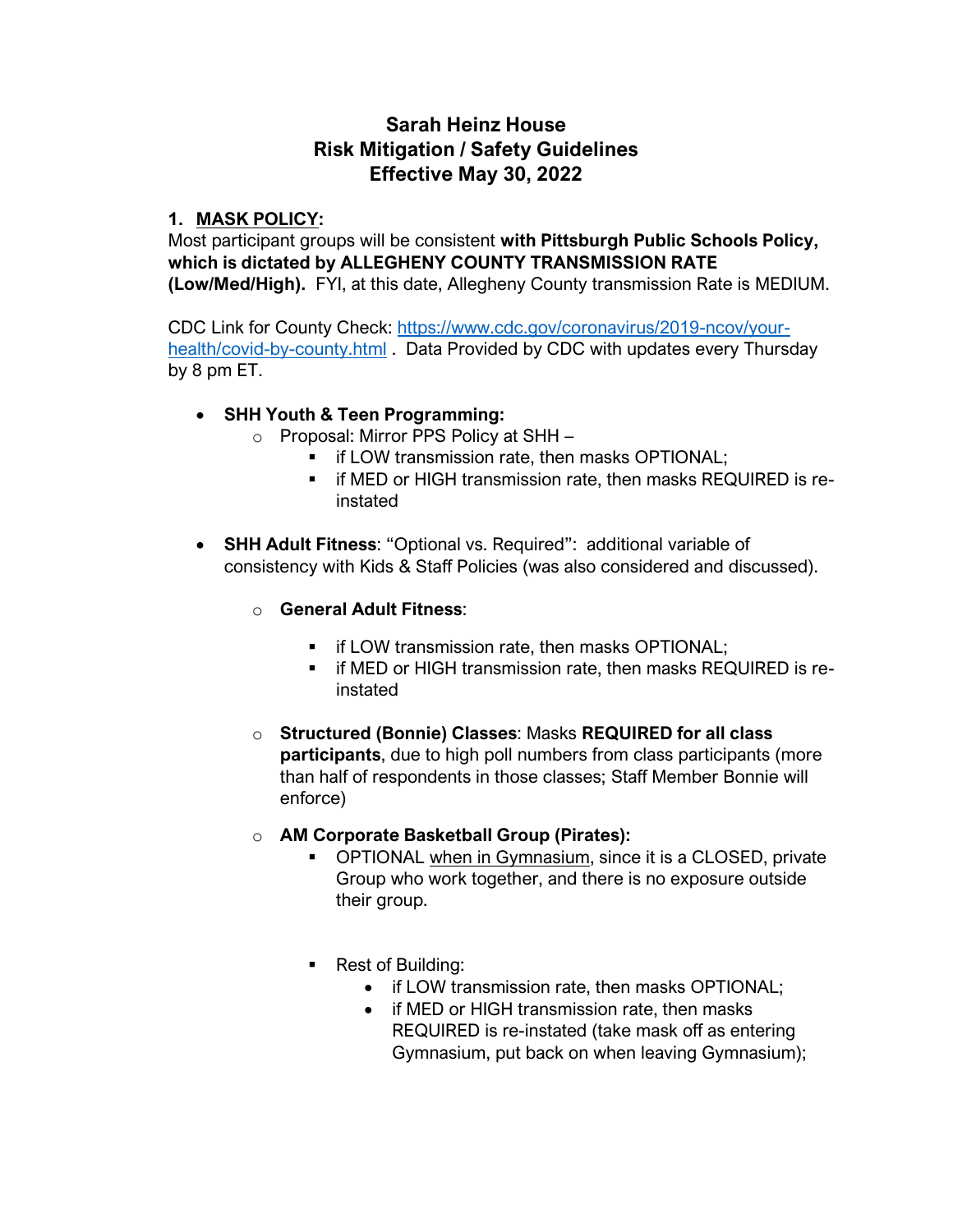- **Staff Mask Guidelines:** 
	- **If LOW Transmission Rate, then Masks Optional (same as SHH Youth & Teen and General Adult Fitness participants);**
	- **E** if MED or HIGH transmission rate, then Masks REQUIRED is reinstated
- **Fall Programming and Masks** not determined yet; to be discussed at June Committee Meeting (analyze data and/or trends that may develop before then).

#### 2. **ENTRY COVID SCREENING (**Summer Programming)**: Committee unanimously voted** YES to Eliminate this process, effective May 30, 2022;

# **3. PARENTS/GUARDIANS IN BUILDING**:

- a. **Summer 2022:** Same, Existing Policy for Summer 2022 (preschool parents only);
- **b. FALL 2022**: All Parents/Guardians WILL BE PERMITTED back in the building when SHH Fall Programming Begins in September.

# 4. **RESIDENT CAMP: HHC Covid Policy Changes**:

i. **Masks at Camp**;

**Will NOT be required at Resident / Overnight Camp,** due to negative tests for all departing Camp Personnel;

Inside of Sarah Heinz House will be dictated by Allegheny County Transmission Rate (Low = masks optional);

- ii. **Elimination of Pre-Quarantine:** this process will NO LONGER be a requirement for Resident Campers or Staff.
- iii. **Type of Covid Test:** Must STILL BE A PCR Test. Result must be provided, same as 2021, for Resident Camp.

# iv. **Resident Camper Illness / Send Home Scenarios / Testing CHANGE**:

- 1. If a camper is ill and last years' criteria are met for send home, then the new procured will be:
	- a. IF HHC has inventory of the Government-supplied rapid tests, then staff can administer the rapid test; if the test is negative, then the camper does NOT have to go home (as per Handbook procedure), but may stay and be treated as non-Covid illness.
	- b. If HHS does NOT have inventory of Governmentsupplied rapid tests, then the parent is called and must come to camp, as per previous policy.